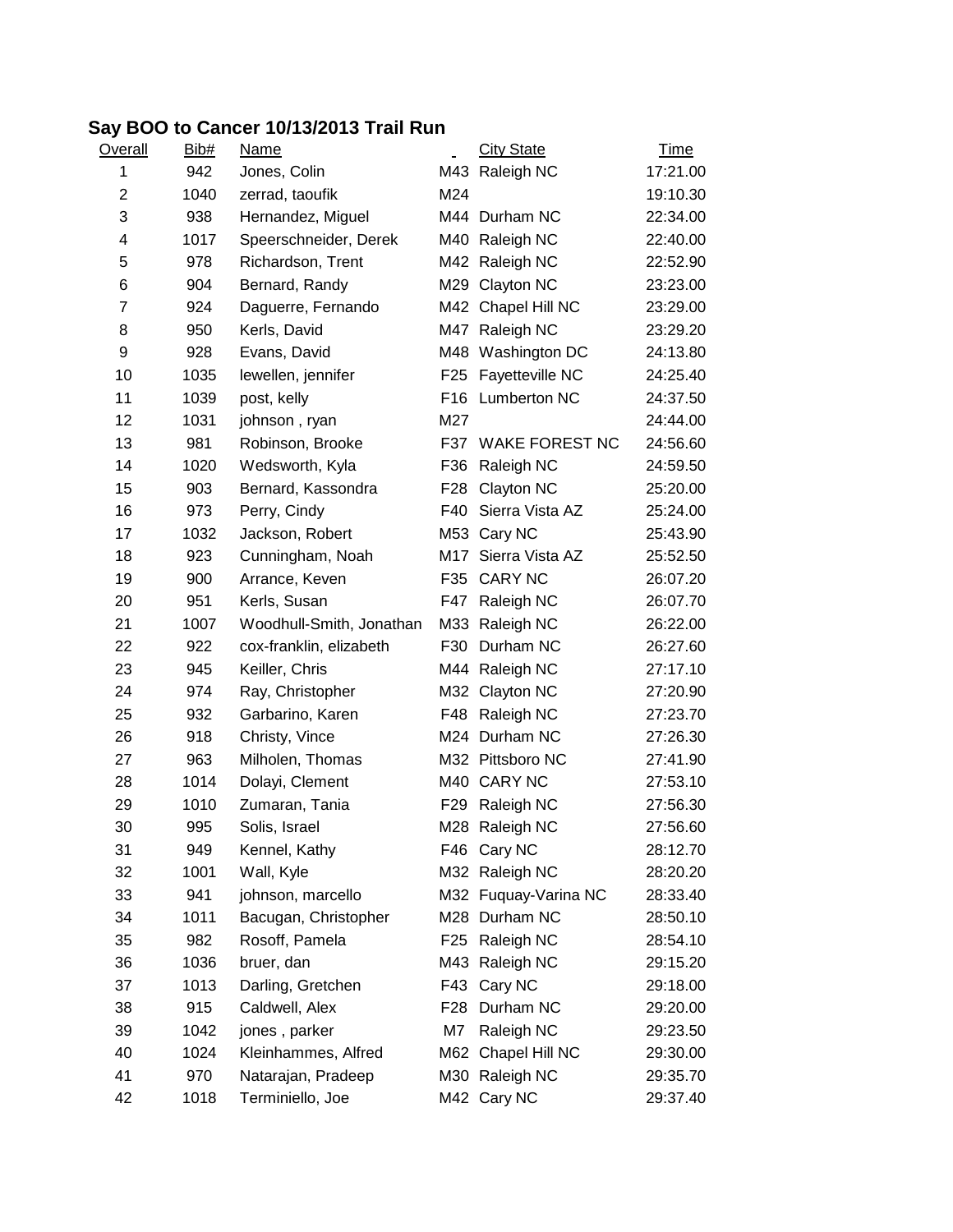| 43 | 948  | Kennel, Hannah        | F <sub>16</sub> | Cary NC                 | 29:44.10 |
|----|------|-----------------------|-----------------|-------------------------|----------|
| 44 | 1026 | Rafferty, Ronnie      |                 | M52 Lumberton NC        | 29:47.50 |
| 45 | 1027 | Rafferty, Tami        | F48             | <b>Lumberton NC</b>     | 29:47.70 |
| 46 | 980  | Rigsbee, Greg         | M11             | Durham NC               | 30:01.20 |
| 47 | 977  | Richardson, Carol     | F48             | Raleigh NC              | 30:09.20 |
| 48 | 914  | Burnham, Lisa         | F37             | <b>Holly Springs NC</b> | 30:15.20 |
| 49 | 975  | Ray, Karen            | F37             | Clayton NC              | 30:17.50 |
| 50 | 916  | Capps, Molly          | F37             | Apex NC                 | 30:30.10 |
| 51 | 1008 | Zabavin, Aleksandra   | F <sub>23</sub> | Greensboro NC           | 30:31.80 |
| 52 | 968  | Myers, Jennifer       | F35             | Clayton NC              | 30:34.60 |
| 53 | 1019 | Terminiello, Karen    | F44             | Cary NC                 | 30:43.50 |
| 54 | 1033 | Burns, margie         | F <sub>28</sub> | Morrisville NC          | 30:46.80 |
| 55 | 984  | Sawyer, Shelby        |                 | M46 Aberdeen NC         | 30:55.10 |
| 56 | 953  | Kohlstedt, Nicholas   | M11             | Jacksonville NC         | 30:55.10 |
| 57 | 952  | Kohlstedt, Douglas    | M39             | Jacksonville NC         | 30:57.10 |
| 58 | 931  | Garbarino, Alexa      | F <sub>15</sub> | Raleigh NC              | 31:27.80 |
| 59 | 926  | Dodd, Cathy           | F <sub>55</sub> | Apex NC                 | 31:34.60 |
| 60 | 1021 | Bacugan, Carlos       | M30             | Durham NC               | 31:34.80 |
| 61 | 925  | Daniels, Sophia       | F <sub>25</sub> | Fayetteville NC         | 31:58.60 |
| 62 | 988  | Schroter, Russell     |                 | M46 CARY NC             | 32:04.00 |
| 63 | 969  | Myers, Stephen        | M37             | Clayton NC              | 32:29.70 |
| 64 | 1015 | Jones-Bailey, Miranda | F35             | Creedmoor NC            | 32:57.20 |
| 65 | 1034 | Burns, matt           |                 | M30 Morrisville NC      | 32:58.00 |
| 66 | 1012 | Bailey, Mike          |                 | M33 Creedmoor NC        | 33:00.20 |
| 67 | 979  | Rigsbee, Amy          | F40             | Durham NC               | 33:00.80 |
| 68 | 1037 | morlock, sara         | F14             |                         | 33:08.10 |
| 69 | 946  | Keiller, Denise       | F44             | Raleigh NC              | 33:15.80 |
| 70 | 1022 | Blue, Carter          | F <sub>15</sub> | Chapel Hill NC          | 33:48.80 |
| 71 | 1023 | Blue, Christopher     |                 | M45 Chapel Hill NC      | 33:50.20 |
| 72 | 966  | Morlock, Meredith     | F44             | Cary NC                 | 34:35.40 |
| 73 | 1025 | Neeson, John          |                 | M45 Raleigh NC          | 35:00.90 |
| 74 | 917  | Carrell, Sophia       |                 | F24 Raleigh NC          | 35:01.70 |
| 75 | 930  | Fialkowski, Michael   | M29             | Fayetteville NC         | 35:17.20 |
| 76 | 929  | Fialkowski, Kayleigh  | F27             | Fayetteville NC         | 35:17.40 |
| 77 | 933  | Grafinger, MIchael    | M11             | Raleigh NC              | 35:20.60 |
| 78 | 965  | Morlock, Charlie      | M11             | Cary NC                 | 35:22.00 |
| 79 | 907  | Boozer, Ashley        | F <sub>27</sub> | Cary NC                 | 35:33.20 |
| 80 | 987  | schroter, mary kay    | f47             | CARY NC                 | 36:11.00 |
| 81 | 937  | Harlow, Chrissy       | F39             | Raleigh NC              | 36:11.00 |
| 82 | 940  | Johnson, Alyssa       | F24             | Cary NC                 | 36:12.00 |
| 83 | 1038 | broad, tyler          | M13             |                         | 36:12.10 |
| 84 | 964  | Moon, Mona            | F47             | Raleigh NC              | 36:18.90 |
| 85 | 1006 | Winslow, Kimberly     | F42             | Clayton NC              | 36:22.30 |
| 86 | 998  | Sutton, Brittany      |                 | F24 Raleigh NC          | 36:38.30 |